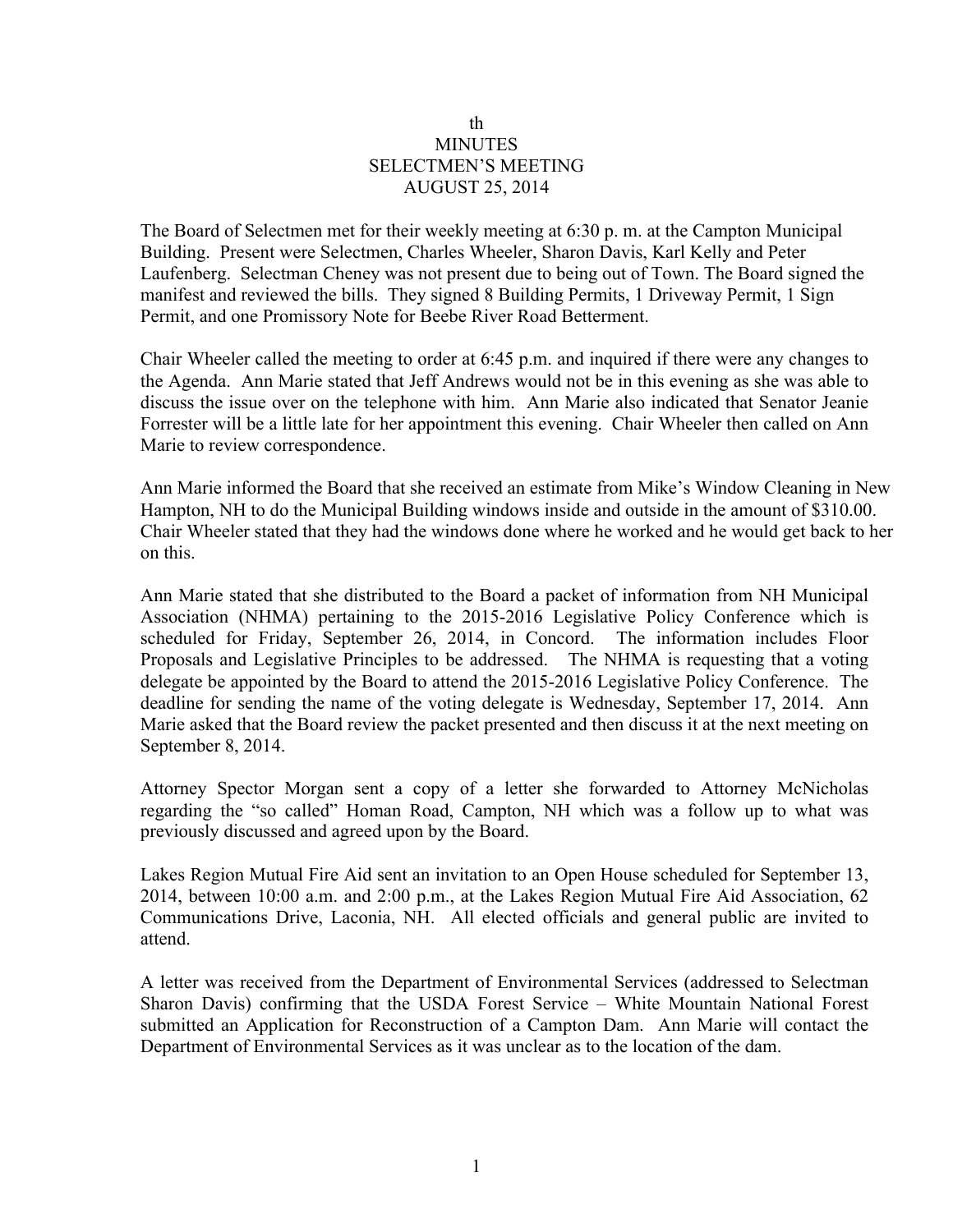The North Country Public Safety Foundation forwarded an Official Nomination form for nominating an outstanding member in Campton at the annual awards dinner in each of the three categories: Fire Service, Law Enforcement and Emergency Medical Services. Ann Marie read the Guidelines to the Board and informed the Board that the nomination packet must be submitted by September 2, 2014 to be considered for the 2014 awards.

At 7:00 p.m. Chair Wheeler welcomed Senator Jeanie Forrester to the meeting. Senator Forrester informed the Board that the NH State Senate is busy with discussions on wind turbine energy, health care, Medicare and infrastructure. Senator Forrester informed the Board that she was running in the next election for Senate again and her goals for accomplishment will focus on underground cables for the Northern Pass Project. She also stated that she would not support the Northern Pass Project unless underground cables are used. She also wants to focus on rebuilding the "Rain Day" account; a State Physical Emergency Plan and establishing a drug and alcohol treatment program funded by a percentage of the sales received from alcohol. Senator Forrester inquired if the Board had any questions. Some questions and concerns by Board members were:

- Whether there were written guidelines for participation regarding the drug and alcohol program. Senator Forrester expressed the guidelines are presently being drafted by working with the Bureau of Alcohol and Drugs.
- Expressed frustration with the  $4\frac{1}{2}$  cents gas tax increase. Senator Forester expressed that the rural roads have been neglected and are getting worse. She informed the Board that 4 ½ cents is a minimal price to pay considering the immense cost of paving just one mile of road, and the increase will benefit paving the rural roads.
- Northern Pass Project concerns once the scope process is concluded. Senator Forrester stated that the litigation will be enormous regarding easements necessary for rights of way, especially involving National Forest land. She also stated that the burden of arriving at costs figures for underground wiring has been placed on the Public Services of New Hampshire.

There being no further questions to present to Senator Forrester, Chair Wheeler, on behalf of the Board, thanked her for coming to the meeting this evening.

At 7:20 p.m. Chair Wheeler called on Jacqueline Dack, owner of property on Stickney Road. Ms. Dack informed the Board that she has been unable to get a driveway permit in order to build on her property on Stickney Road. The road has not been brought up to specifications by the sub divider as specified by a recorded engineer's plan. Ms. Dack proceeded to read the specific requirements stated on the plan and signed by the Campton Planning Board on July 14, 1992. Chair Wheeler explained to Ms. Dack that this issue would more likely be a civil matter with her and the sub divider. However, he suggested to first of all contact the sub divider (preferably by certified letter) to hopefully resolve the issue. Chair Wheeler further informed Ms. Dack that the Board will refer this matter to the Town Attorney and if the Town needs to become involved, the Town will certainly follow the proper procedure to assist her. Chair Wheeler also mentioned that the Town Assessor could recalculate the assessed value (for tax purposes) classifying the property as a non-buildable lot. Ms. Dack thanked the Board for their time and agreed to, once again, try to contact the sub divider.

At 7:25 p.m. Chair Wheeler called on Ann Marie who requested a Non Public Session under RSA 91-A: 3, ll(c) regarding tax matters. Selectman Davis made the Motion to go into Non Public Session. The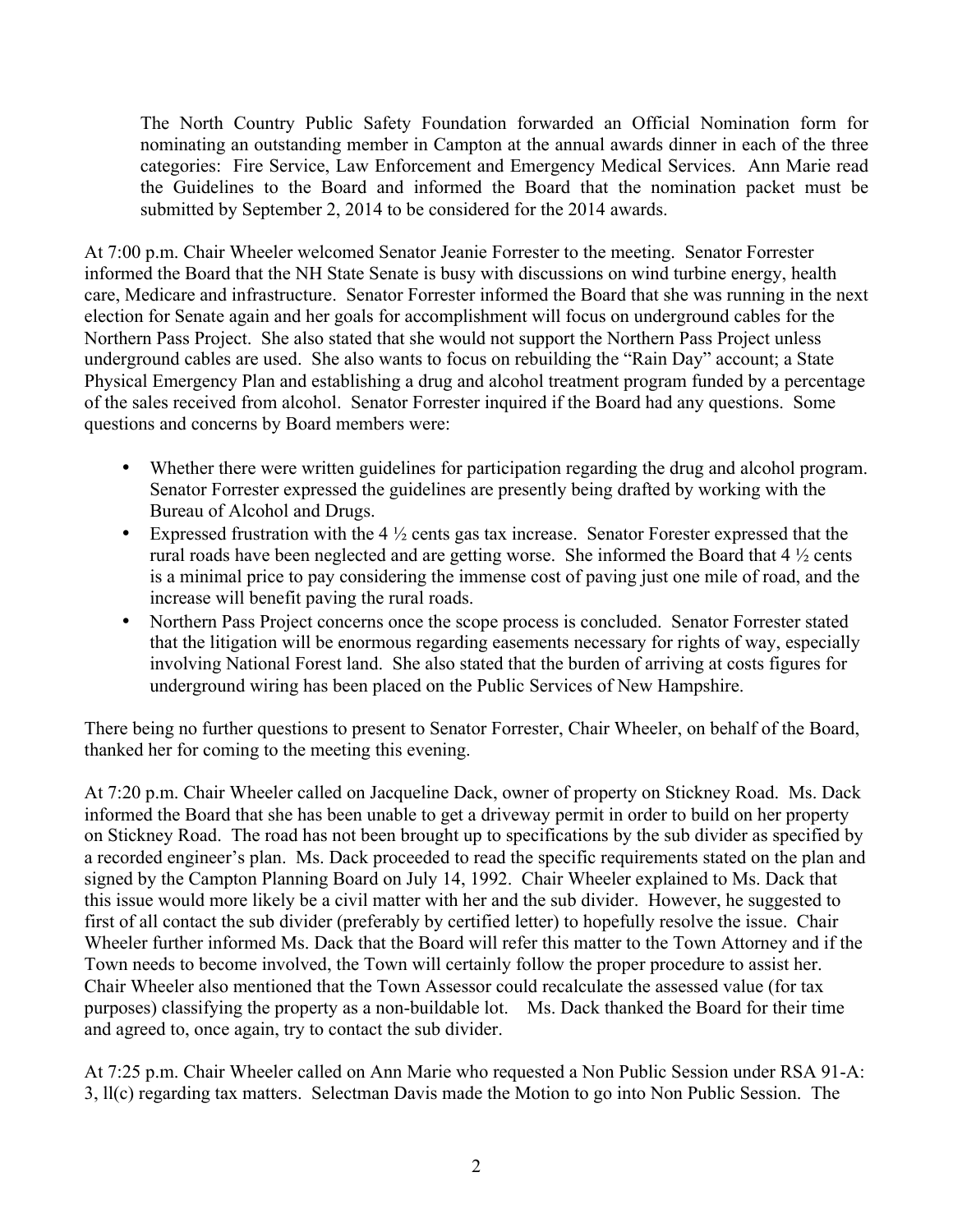Motion was seconded by Selectman Kelly and with a roll call vote: Selectman Wheeler – aye, Selectman Davis – aye, Selectman Kelly – aye, and Selectman Laufenberg – aye, the Board went into Non Public Session at 7:25 p.m. The Board came out of Non Public Session at 7:30 p.m.

Chair Wheeler continued the Meeting by calling for a Motion to approve both the Minutes and Non Public Minutes of 8/11/2014. Ann Marie requested a revision to the regular Minutes as she actually did receive the deposits from the Town Clerk Tax Collector for the month of July. Ann Marie explained that the bookkeeper was unable to post the July deposits until the beginning of August so Ann Marie was under the impression that they were not received, as stated in the draft Minutes dated 8/11/14. Selectman Davis made the Motion to approve the Minutes as revised and approved the Non Public Minutes as written. The Motion was seconded by Selectman Kelly and the Minutes were unanimously approved as revised and the Non Public Minutes were unanimously approved, as written.

Chair Wheeler then inquired if there was any further business and called on Ann Marie. Ann Marie stated that Butch Bain, Road Agent asked for permission to start earlier to advertise for the plowing bids and he also inquired if the term of the plowing contract be 2 years instead of 3 years. After discussion, the Board agreed that the 3 year period remain the same; however would like revision of language in plowing contracts to reflect the possible dismissing of any contractor, if their performance was not satisfactory. This would be at the recommendation of the Road Agent and then the final decision be made by the Board. Ann Marie will speak with Attorney Spector-Morgan regarding the contract and the specific language.

Ann Marie also stated that she and the Police Chief were notified that the grant for the Police vests have been approved. One half the grant is scheduled for this year and one half is scheduled for next year.

Chair Wheeler then called on Selectman Laufenberg who stated that Kelly Bolger called him regarding the Emergency Management grant terms being changed. Selectman Davis informed the Board that she also spoke with Kelly Bolger and this matter was taken care of, as the Town was not going to accept anything less than what the terms of the grant offered when the Town applied for the grant, despite the fact that rules were changed and that director changes were made. This is the grant for the Emergency Operation Center in the Municipal Building.

Selectman Laufenberg inquired as to why the Town waives interest on delinquent property taxes if a tax agreement is agreed upon by the property owner and the Board. Selectman Laufenberg felt this procedure was unfair to property owners who actually do pay their taxes on time. Chair Wheeler and Board members explained that from past experience it is better to keep property on the tax roll and keeping the flow of money for taxes coming in rather than the Town possessing properties as it can sometimes become a costly expense to the Town.

Chair Wheeler called on Selectman Kelly who inquired about false alarms and penalties issued for such by the Police Department. The Board requested that the Town Administrator discuss this with the Chief.

Chair Wheeler then informed the Board that the recent meeting with the Thornton/Ellsworth Board of Selectmen and the Fire Department is going well and they will be reviewing plans in September. Ann Marie inquired regarding the CIP versus the lease purchase and Chair Wheeler confirmed this will be discussed at future meetings with the two Boards and the Fire Department.